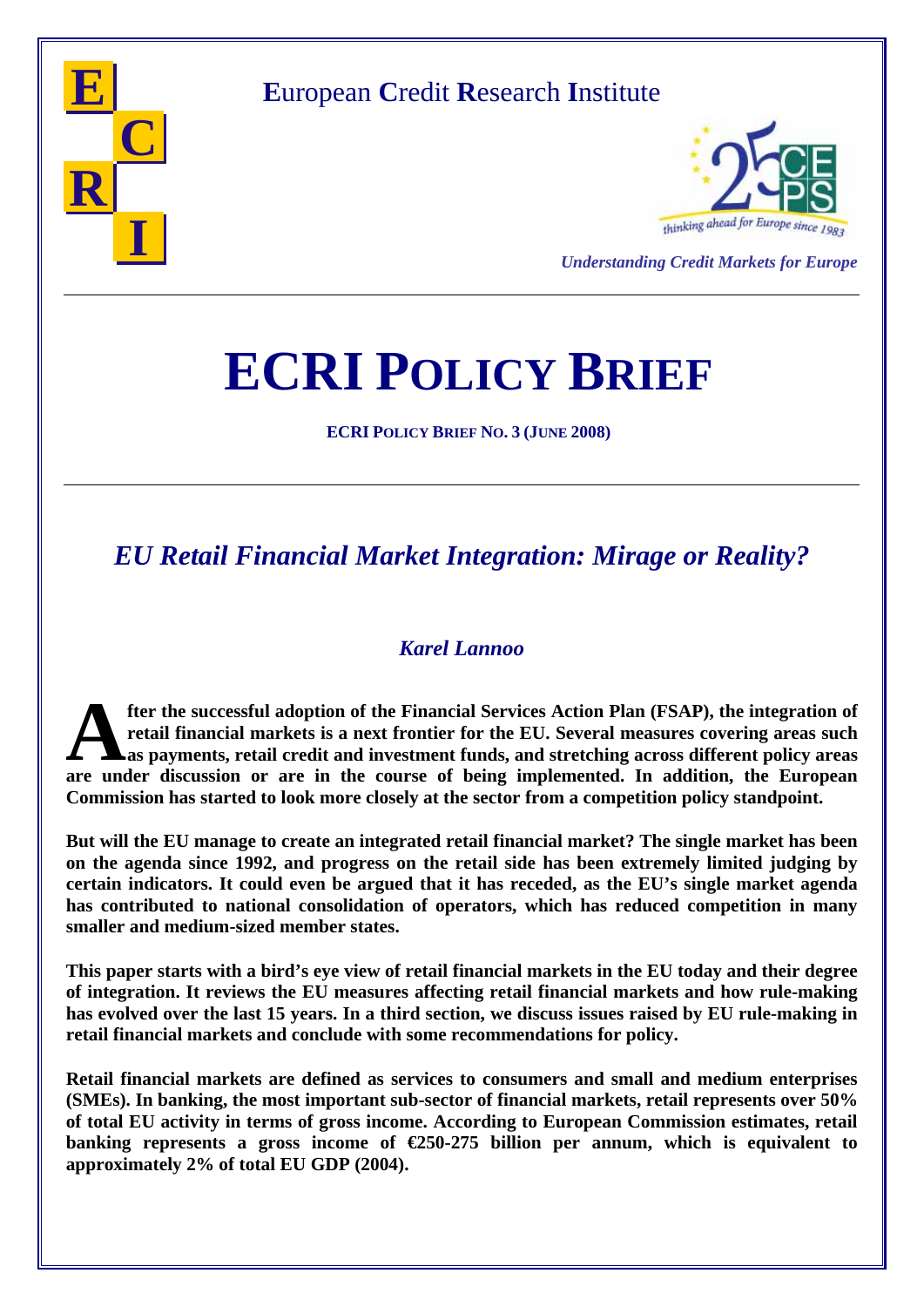

 $\overline{a}$ 

#### *EU RETAIL FINANCIAL MARKETS TODAY*

From a retail perspective, there is no such thing as an integrated financial market in the EU today. Market structures differ strongly; savings, credit and investment attitudes follow different patterns; consumer and investor protection measures vary; and language and habits diverge. Seen from a policy-maker's point of view, the non-existence of an integrated retail financial market is one of the biggest disappointments of European integration.

It suffices to mention a few figures to demonstrate that retail banking is national at best, even within the euro area: the share of loans granted in the euro area by cross-border monetary financial institutions (MFIs) to non-MFIs stood at 2.2% at the end of 1997 (1.5% for the rest of the EU); this figure had risen to no more than 4.2% in June 2007 (2.9% for the rest of the EU). Taking a price-based indicator, the cross-country standard deviation of interest rates on consumer credit had been rather high and constant, on average 1% over the period June 2003 – June 2007, with a slight increase over the last two years. And, to give another indicator for the level of retail banking integration, the cross-country dispersion of interest rates on lending for house purchases amounted to, on average, 0.3% over the same period, with no clear declining trend visible so far.<sup>1</sup> Meanwhile in wholesale banking, similar indicators such as data on crossborder interbank lending and securities issuance showed substantial progress over the same period (see Figure 1).



*Figure 1. Cross-border provision of financial services in the euro area (assets, in %)* 

*Note*: Cross-border activity is expressed as a percentage of the total euro area provision of financial services. *Source*: ECB (2007).

Comparing different segments of retail financial markets indicates how much lending habits differ in the EU. The total indebtedness of households in the EU differs from well over 100% of GDP in Denmark to about 20% of GDP in most of the new member states, with an EU average of 59% in the EU-15, and 56%

<sup>&</sup>lt;sup>1</sup> Data taken from the European Central Bank's indicators of financial integration in the euro area, and based on a speech by Jean-Claude Trichet on "The state of European financial integration" at the Third Euro Fixed Income Forum, Euromoney Conferences, Paris, 28 November 2005. As regards mortgage lending, it could be argued that risks are region-specific, and that hence there will be no convergence.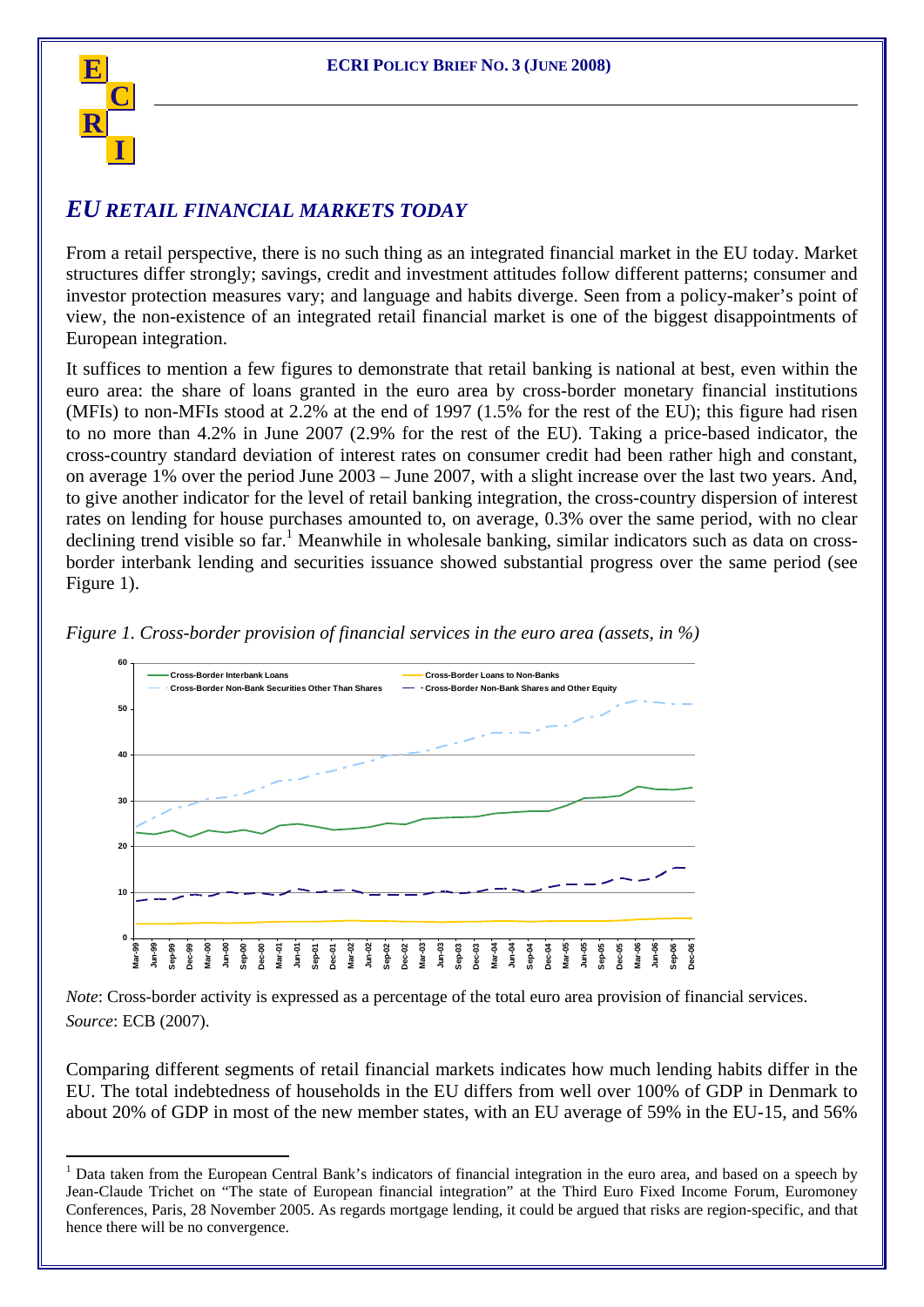

for the EU-27 in 2006 (see Figure 2). Comparing the composition of household debt shows that, while mortgage credit is by far the most important component, the share of short-term consumer credit differs importantly, varying from 16.5% in the UK to 3.4% in Italy (see Figure 2). Interesting to note is that it is difficult to generalise about differences in patterns of consumer lending in Anglo-Saxon vs. continental European countries, with Germany having a share of 10% of GDP, Spain 9.5% and Greece 13% (see Figure 3). Growth of consumer credit has also been more pronounced in the Southern European countries over the last few years, with growth rates in most standing at well above 10%.<sup>2</sup>

*Figure 2. Composition of household debt in EU-25 member states and the US, 2006 (as % of GDP)* 



*Source*: ECRI (2007).

*Figure 3. Consumer credit in EU member states and the US, 2006 (as a % of GDP)* 



*Source*: ECRI (2007).

 $\overline{a}$ <sup>2</sup> Data from the European Credit Research Institute (ECRI) Statistical Package 2007 (www.ecri.eu).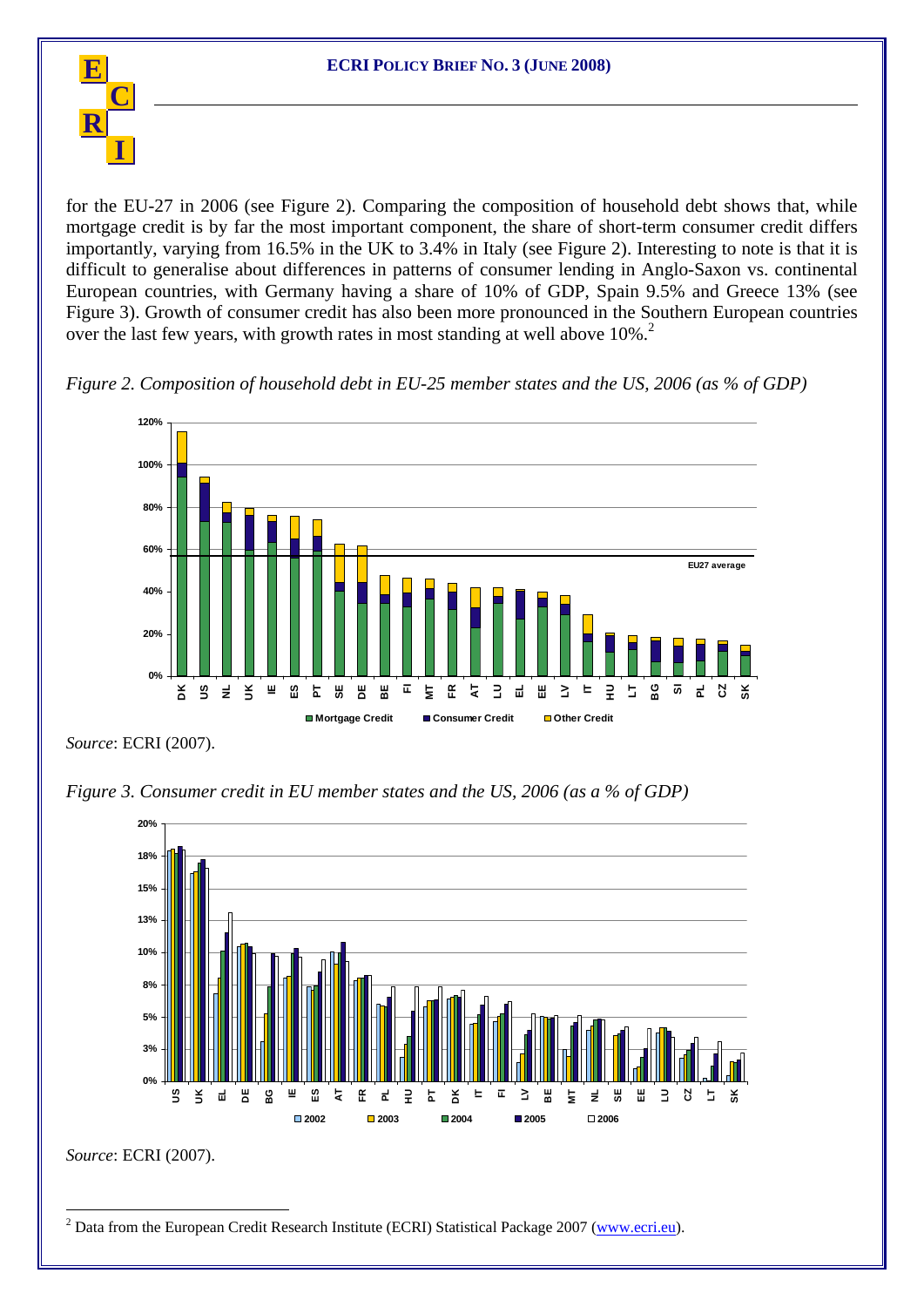

Moving to another segment of retail financial markets, investment funds, one finds large differences in long-term savings behaviour of households. Assuming that investment funds are essentially used by nonprofessional investors, these differences reflect different attitudes towards savings and investment. Although the share of equity funds has increased from 26% in 1996 to 43% in 2006 at EU level, bond and money market funds have remained important (see Figure 4). In certain member states, such as France, Greece and Portugal, short-term money market funds continue to account for 30% of the investment fund markets, while in other member states, such as Denmark, the UK and Belgium/Netherlands, they are almost non-existent. Bond funds also continue to be the most popular investment funds in several member states, such as Austria, Denmark and Spain, with shares close to half of the local investment fund market. Equity funds are the most popular investment funds in the UK, with 68% of the fund market, but also in Sweden, with 70%, and the Netherlands, with 55%.





*Source:* European Fund and Asset Management Association (EFAMA).

A side-effect of the diversity in fund markets is the lack of scale economies; less competition (as fund managers have to adapt supply of products to local demand), and limited synergies and cost savings on the operational side. The fund market is probably the clearest example of the non-integration of retail financial markets in the EU, the cost of which is passed on to the user. The number of European funds is four times higher than in the US, but the average size is less than one-fifth that of US-based funds (see Figure 5). The sub-optimal average size brings about higher operational costs for fund managers, a higher cost ratio for funds, and duplication of infrastructure.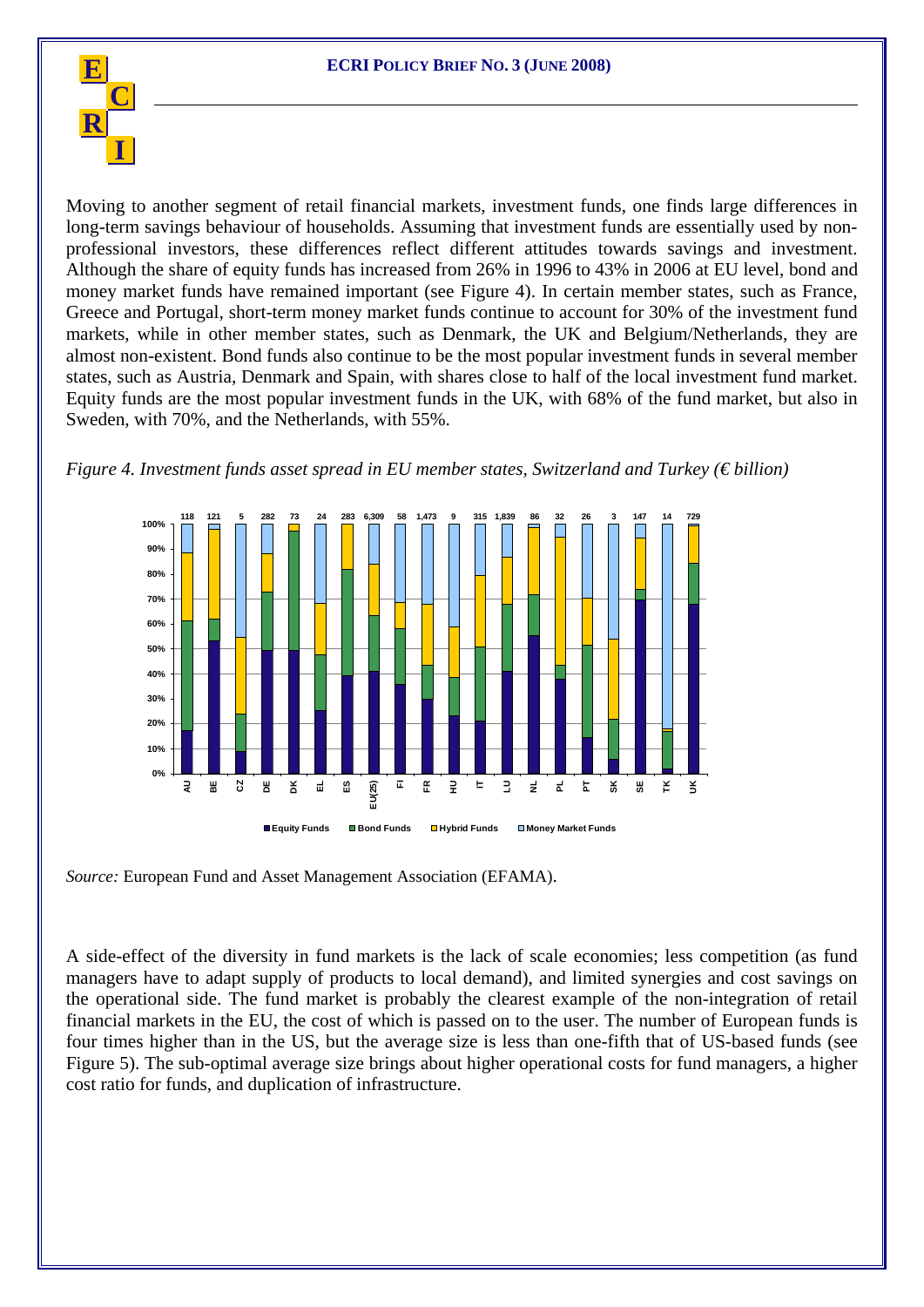



*Figure 5. Comparison of average investment fund size in Europe and the US, 2006* 

*Source*: ICI.

A third segment of retail financial markets, payments, also shows large structural differences. Even today, payment habits differ widely throughout the EU. There are large variations in the use of means of payment: cash, pre-paid cards, debit cards, credit cards, cheque-based payments and electronic transfers. In some member states, cheques have entirely disappeared in the retail sector, whereas in others, their use is still widespread (see Figure 6). An indication of the differences in availability of means of payment is the density of ATMs in the EU, which varies from 1 per 663 inhabitants in Portugal or 1 per 762 in Spain to 1 per 3,235 in Sweden and 1 per 3,837 inhabitants in Poland, for an EU-25 average of 1 per 1,355 inhabitants (ECB, 2007, p. 17). This is not only a matter of new versus old member states, as the eurozone average is 1,249, or only slightly below the EU-25 average.



*Figure 6. Number of cashless payments per capita in the EU-25* 

*Source*: European Commission (2007b).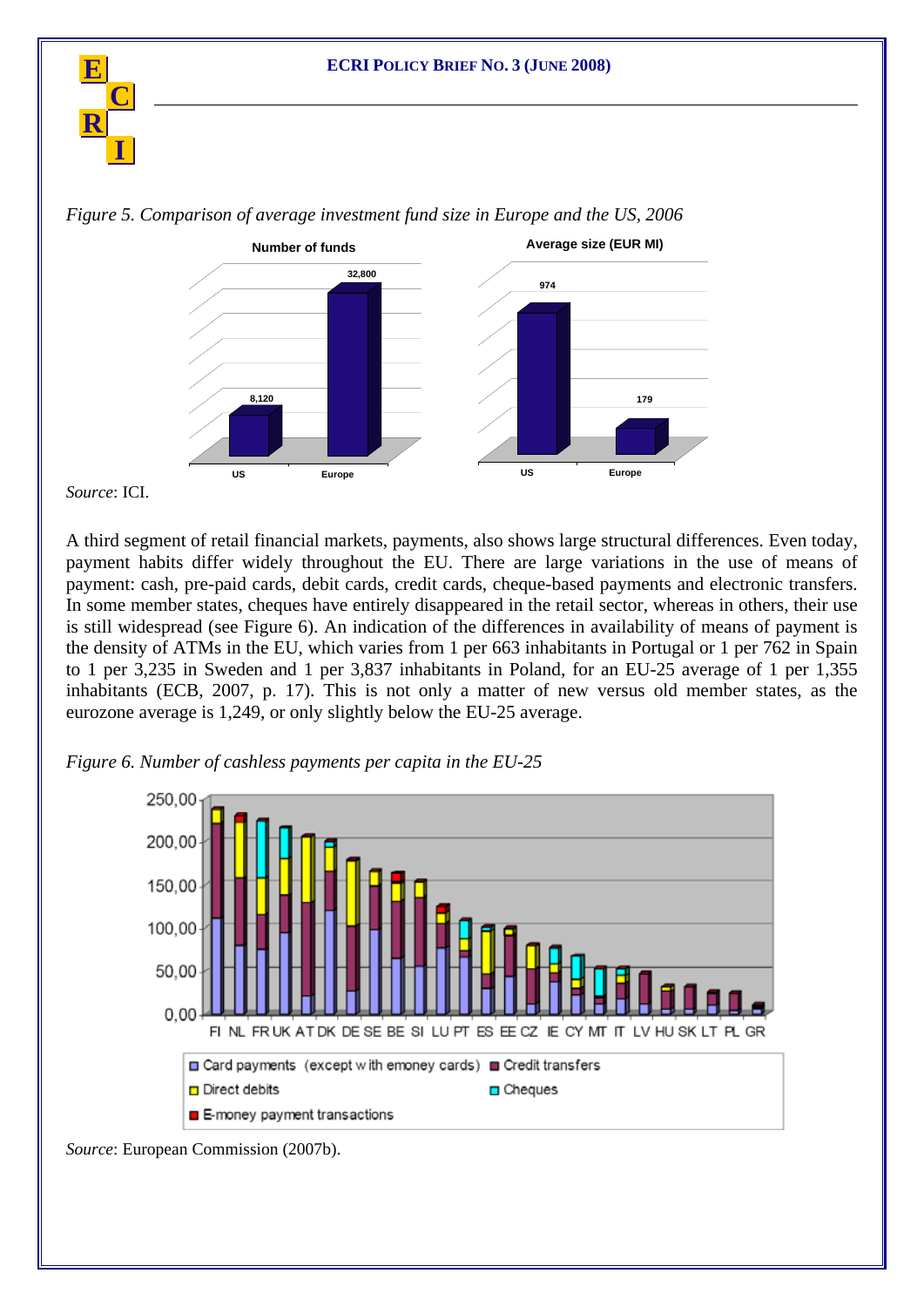

 $\overline{a}$ 

#### *EU MEASURES AFFECTING RETAIL FINANCIAL MARKETS*

The above overview suggests that a single EU retail financial market hardly exists, and gives the impression that the EU has not done much in this area so far. This is not the case, however; the EU has been active as well in the harmonisation of conditions for financial products and services providers. But unlike wholesale financial markets, the main factor determining strength in retail financial markets is distribution networks, and its is only very recently that the EU has started to act from this perspective on the basis of its powers to ensure free competition in the single market. A number of indicators such as market fragmentation, price rigidity and customer immobility suggest that competition in the EU retail banking market may not be working effectively, preventing users from getting the full benefits of the single market.

EU action in the domain of retail financial market harmonisation has mainly focused on products as well as on the conditions for the services providers. This distinction is still relevant, as the question remains how to best integrate markets, through product or further services providers' harmonisation. The debate regarding an optional 28<sup>th</sup> regime (see below), which has been ongoing for some time, is an example of the former, whereas the recent MiFID directive is an example of the latter.

The first product harmonising directives date back to the mid-1980s, and some can be considered to be truly successful. The UCITS (Undertakings for Collective Investment in Transferable Securities) Directive introduced a single format for the open-ended funds that invest in transferable debt or equity securities to be sold with a single authorisation throughout the EU. Today, there are around 32,000 UCITS products, representing over  $\Theta$  trillion of assets under management. UCITS licensed products thereby represent about 79% of the total assets of European investment funds.<sup>3</sup> These facts point to the success of the UCITS brand as one that is operational and reliable, all the while securing a high degree of investor protection.

Another example of a product-harmonising measure is the consumer credit Directive (CCD) (87/102 EEC) of 1987, which essentially harmonised the calculation of the annual percentage rate of charge (APR) for short-term consumer loans in the EU, and required all banks to apply it. Although the APR is largely followed in the EU – there were some loopholes in the directive such as for mail order companies – consumer credit is rarely sold on a cross-border basis, as indicated by the data above.<sup>4</sup>

A third group of product-harmonising measures concern those in the field of retail payments. The best known is the 2001 EU regulation on cross-border payments, a directly applicable measure that mandates that charges have to be the same whether the payment is national or cross-border. It applies to credit transfers, cash withdrawals at cash dispensers and payments by means of debit and credit cards. Although the regulation was heavily contested by the banks, it was preceded by years of empty promises by the banking industry to bring down costs for cross-border transfers and cash withdrawals abroad. Two further important developments in this domain, the first being a new payment services providers' directive, which allows payment transmitters to have a single licence at a regulatory capital cost that is far below what is required for traditional banks. Payments and related services are currently treated differently in the EU. The second development is SEPA (Single European Payments Area), an initiative by the European banking industry, but at the insistence of the European Commission and the ECB, to

 $3$  Data based upon a recent CEPS report on the UCITS review (see Lannoo & Casey, 2008). It should be added that truly crossborder funds represent only 17% of total UCITS funds, and that the instrument is thus only partially used on a cross-border basis. However, this is determined by the control of distribution networks, discussed in more detail below.

 $4$  The consumer credit Directive was recently amended (April 2008) to increase the level of harmonisation, and has become a full harmonisation type of directive for those provisions that are harmonised by the measure.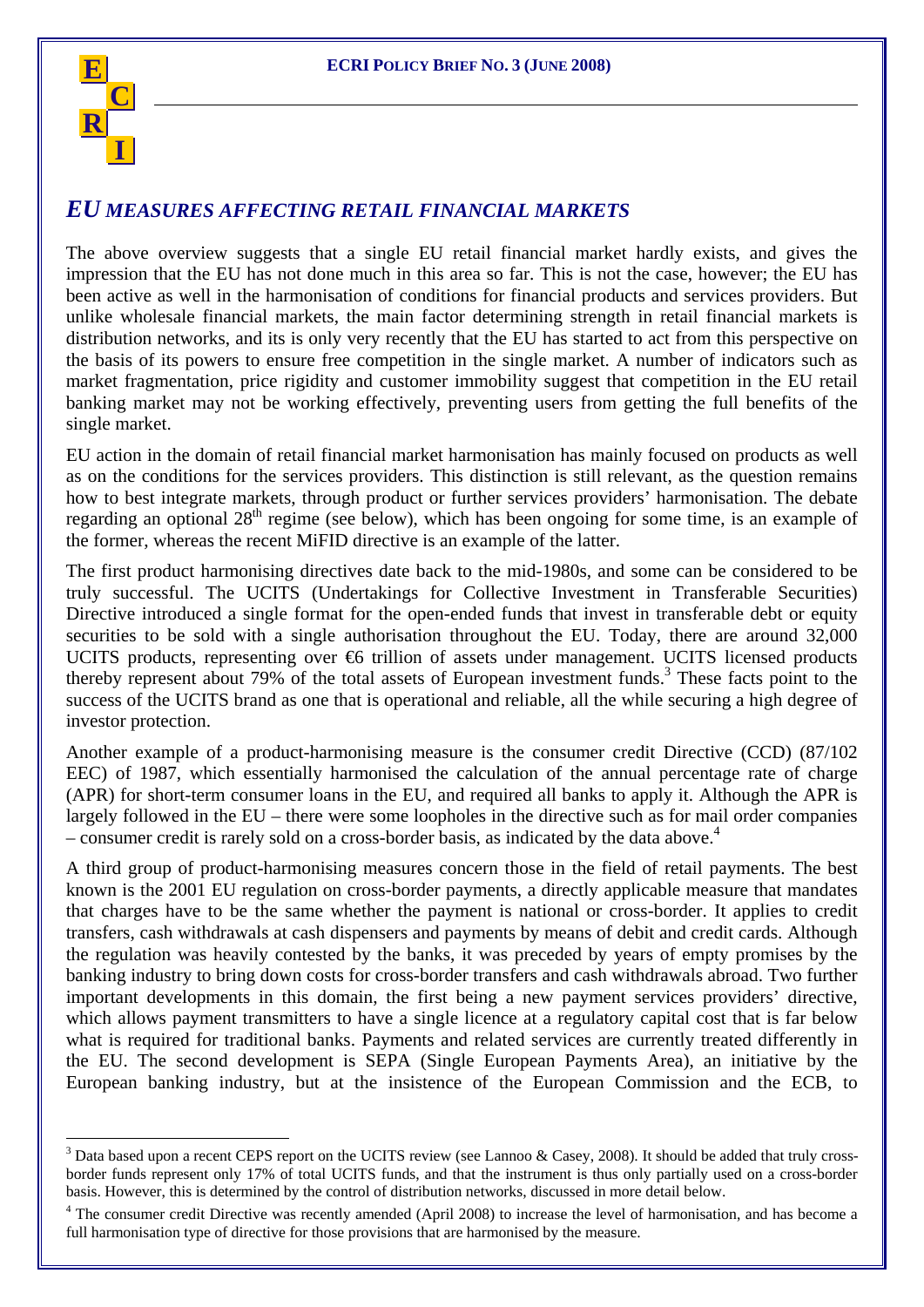

standardise the processing of retail payments in the EU. The effect for users is that value dates for transfers are harmonised and time limits are set for settlement at EU-wide level.

To the group of services providers' directives belong the well-known second banking, investment services (ISD) and insurance Directives. The basic approach of these directives was minimum harmonisation of basic prudential rules and standards and mutual recognition, i.e. subject to compliance with EU-wide harmonised rules, financial institutions could provide services throughout the EU. This approach has been successful in wholesale finance, but much less so in the retail domain. The directives allowed member states to impose additional barriers based upon the 'general good' clause, which was invoked to maintain host country consumer protection rules, as these were not, or insufficiently, harmonised by the directives.

| <b>Domain</b>                               | <b>Measures</b>                                                                              | <b>Scope</b>                                                                                           | Implementation              |  |  |  |
|---------------------------------------------|----------------------------------------------------------------------------------------------|--------------------------------------------------------------------------------------------------------|-----------------------------|--|--|--|
| <b>Product harmonisation</b>                |                                                                                              |                                                                                                        |                             |  |  |  |
| Payments                                    | Cross-border payments<br>regulation                                                          | Cash withdrawals and credit<br>transfers                                                               | 2003                        |  |  |  |
|                                             | E-money institutions directive                                                               | E-money issuance and<br>administration                                                                 | 2002                        |  |  |  |
|                                             | Payment services providers<br>directive                                                      | Money transfer institutions                                                                            | 2009                        |  |  |  |
|                                             | <b>Single European Payments</b><br>Area (SEPA)                                               |                                                                                                        | 2009                        |  |  |  |
| Retail credit                               | Consumer credit directive                                                                    | Short term low value retail credit                                                                     | $1990 - 1992 - 2000 - 2010$ |  |  |  |
|                                             | Mortgage credit white paper                                                                  |                                                                                                        |                             |  |  |  |
| Investment funds                            | UCITS $I - II - III - (IV)$                                                                  | Single format for equity, bond,<br>money market and funds of funds                                     | $1987 - 2003 - $            |  |  |  |
| Free provision of services                  |                                                                                              |                                                                                                        |                             |  |  |  |
| <b>Banking</b>                              | $2nd$ banking directive, capital<br>requirements directive (CRD)                             | Basic banking and investment<br>services activities                                                    | $1992 - 2007$               |  |  |  |
| Investment services                         | Investment services directive<br>(ISD), Market in financial<br>instruments directive (MiFID) | Investment services (covering also<br>structured products, hedge funds,<br>$etc.$ )                    | $1996 - 2007$               |  |  |  |
| Insurance                                   | Insurance directives                                                                         | Life and non-life insurance<br>services                                                                | $1990 - 1994$               |  |  |  |
| Deposit (and investor)<br>guarantee schemes | EU-wide minimum level of<br>depositor protection                                             | Minimum level of protection per<br>depositor of $\in 20,000$ , not<br>applicable to foreign currencies | 1995                        |  |  |  |

| Table 1. EU retail financial product and services harmonising measures |  |  |  |  |
|------------------------------------------------------------------------|--|--|--|--|
|------------------------------------------------------------------------|--|--|--|--|

In a second phase of regulation, the consumer or investor protection barriers to the single market gave rise to a higher level of harmonisation. In certain cases, the EU went for maximum harmonisation, and in others for 'targeted full harmonisation'. Examples of the former are the 2003 prospectus directive, whereas MiFID or the 2005 amendments to the 1987 consumer credit directive exemplify the latter. Under the maximum harmonisation approach, the same standards apply throughout the EU, member states cannot impose additional standards for firms under their jurisdiction and mutual recognition does not apply. Under targeted full harmonisation, full harmonisation applies to a limited set of issues covered by certain measures, whereas the rest remains subject to mutual recognition. As a result of differing investor protection rules, the MiFID, for example, went for an extensive harmonisation of conduct of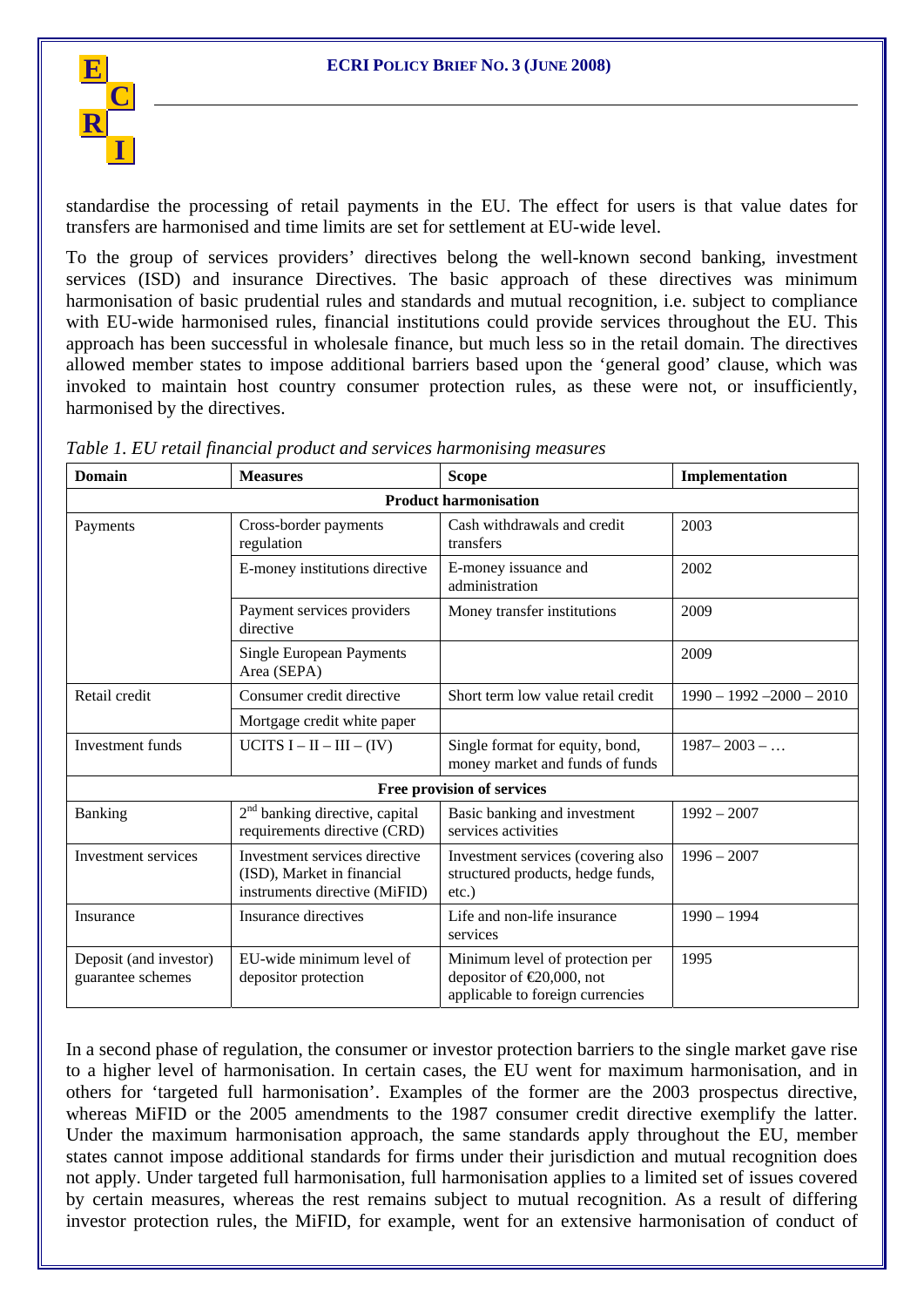

business requirements for investment firms in the EU, making the new directive five times as long as the directive it replaced, the ISD. Since the directive has only recently come into force, it is too early to make any judgements whether it is working.

An issue that affects retail financial markets directly but was not given much attention until very recently is depositor protection schemes. A 1994 directive harmonised the minimum level of deposit protection in the EU at €20,000, but left the method of funding and the degree of co-funding to the member states. In addition, there are provisions to make sure that competition between systems, and thus the single market, does not emerge (non-export and topping-up provisions with local schemes for branches). In view of the failure of Northern Rock, this directive is up for urgent review, as deposit holders of European-wide banks would be treated differently in case of a bank failure.

Given the limited progress in retail financial markets integration, the European Commission started to look deeper, and it is only recently that it started to investigate whether competition was functioning effectively. In 2005, an inquiry was launched into retail banking, whose conclusions were published in January 2007 (European Commission, 2007a). In general, the inquiry found that European retail banking markets were not excessively concentrated at national level, but only 'moderately'. On the basis of a special examination of retail banking data only, it found an average concentration ratio of the three and five largest retail banks across all EU25 countries (weighted by member state population) of around 50% and 60%, respectively (see Figure 7). However, the most concentrated countries, such as Finland, the Netherlands, Belgium and Sweden, stand well above this level, and one may wonder whether, with almost no cross-border competition, these levels are sound.



*Figure 7. Concentration ratios in banking: CR3 and CR5 (2004)*

*Note:* Intra-sample share (retail income) extrapolated with deposits *Source:* European Commission (2007b).

The inquiry, however, identified behavioural entry barriers and cooperation problems that might lead to collusion in the sector. Competition concerns were identified in the following areas: 1) payment systems, including card payment systems; 2) credit registers; 3) cooperation between banks; and 4) setting of prices and policies. Therefore, it was concluded that action by competition authorities could be needed.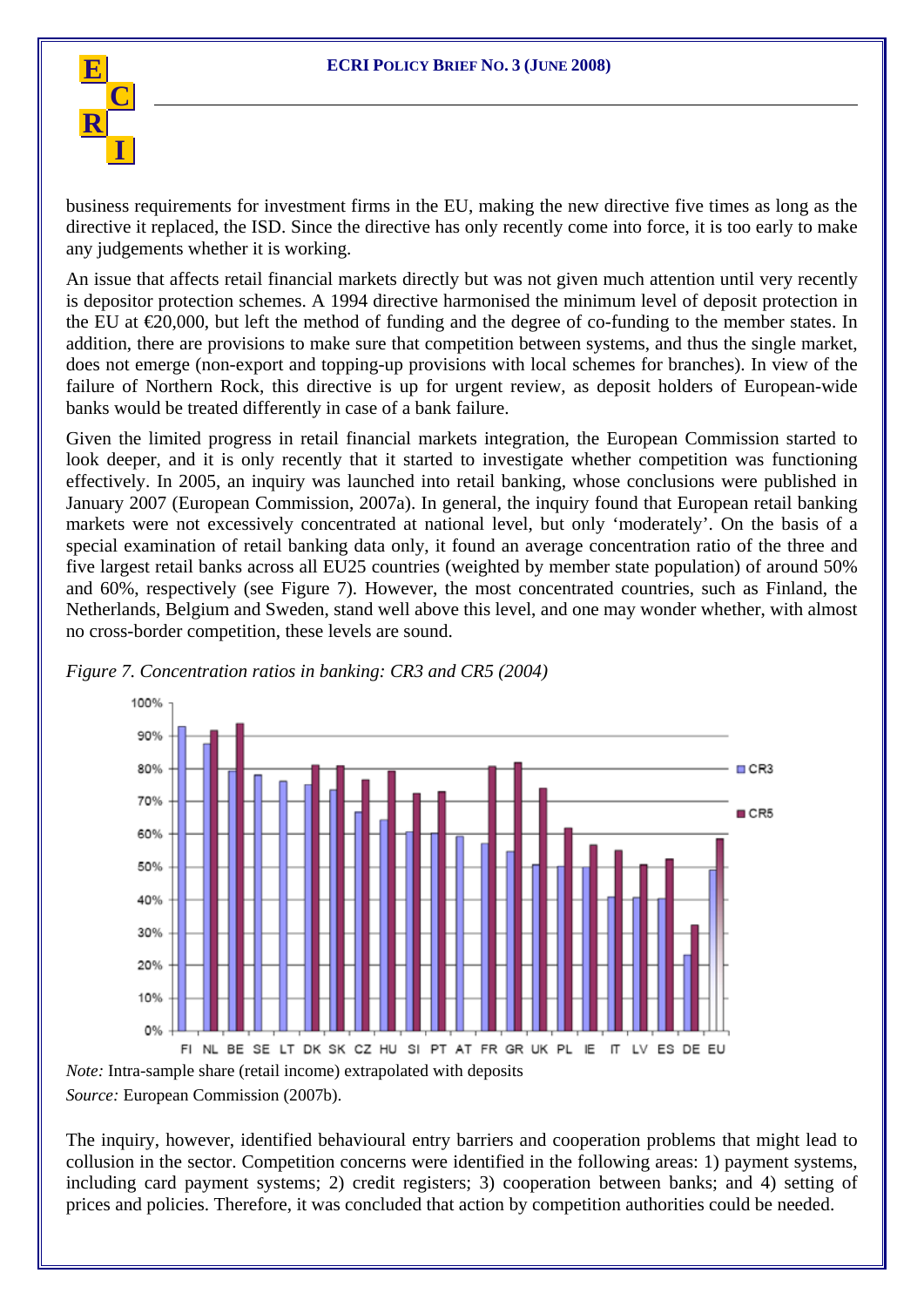

 $\overline{a}$ 

The background study to the sector inquiry provides rich evidence of these problems and is required reading for those who want to understand European retail banking better (European Commission, 2007b). Some of its findings are really staggering, above all in the field of payment cards, and require a policy response. It identified a high variation in *cardholder, merchant and inter-bank fees* (multilateral interchange fees) across the member states, which highlights market fragmentation. In two cases, cardholder fees are double that of the EU average, which is  $E_2$ 4. Inter-bank fees on credit cards in Visa and MasterCard networks in Portugal were more than twice the level of those in Slovakia. Meanwhile merchant fees for the same type of cards in Portugal and the Czech Republic were more than three times the level of fees in Finland and Italy (see Figure 8). In addition, small business merchant fees are easily more than 70% higher than larger ones, which, according to the European Commission, cannot be explained by transaction volumes alone. These differences allow the European Commission to exercise its powers of enforcement under Articles 81, 82 and 86 EC, to ensure that the competition rules are respected in retail banking. In the meantime, the European Commission has started action against MasterCard's multilateral interchange fees (MIF) for cross-border payment card transactions under Article 81 of the Treaty.5



*Figure 8. Credit card merchant services charges (MSC) in the EU (2004)* 

*Note:* Weighted Average MSC Rates Charged per Country for MasterCard and Visa Credit Cards, % *Source:* European Commission (2007b).

One of the reasons why integration in retail markets is so limited is that taxation differs widely across the EU, a situation that can be expected to remain for some time to come. In the area of direct taxation, very few EU harmonising measures have been adopted so far, limited to a few measures eliminating double taxation between enterprises and the taxation of savings directive. According to the latter, the exchange of information between member states concerning interest income obtained from savings by EU citizens becomes automatic. This measure is seen as a way to reduce the reasons why EU citizens place their savings in other European jurisdictions, as tax avoidance is tackled, also as far as neighbouring off-shore jurisdictions are concerned. The situation is even more dissuasive for equity holders, as foreign dividend income is often taxed twice, once in the home country of the company, and once again in the home member state of the taxpayer. This situation is a complete anathema to the single market, but has not even appeared on the radar screen of European policy-makers. In addition, there are other elements of national personal income tax schemes that distort the comparison of European retail financial markets. For

<sup>&</sup>lt;sup>5</sup> European Commission decision of 19/12/2007 (see  $\frac{http://ec.europa.eu/comm/competition/antitrust/news.html)}{http://ec.europa.eu/comm/competition/antitrust/news.html)}$ .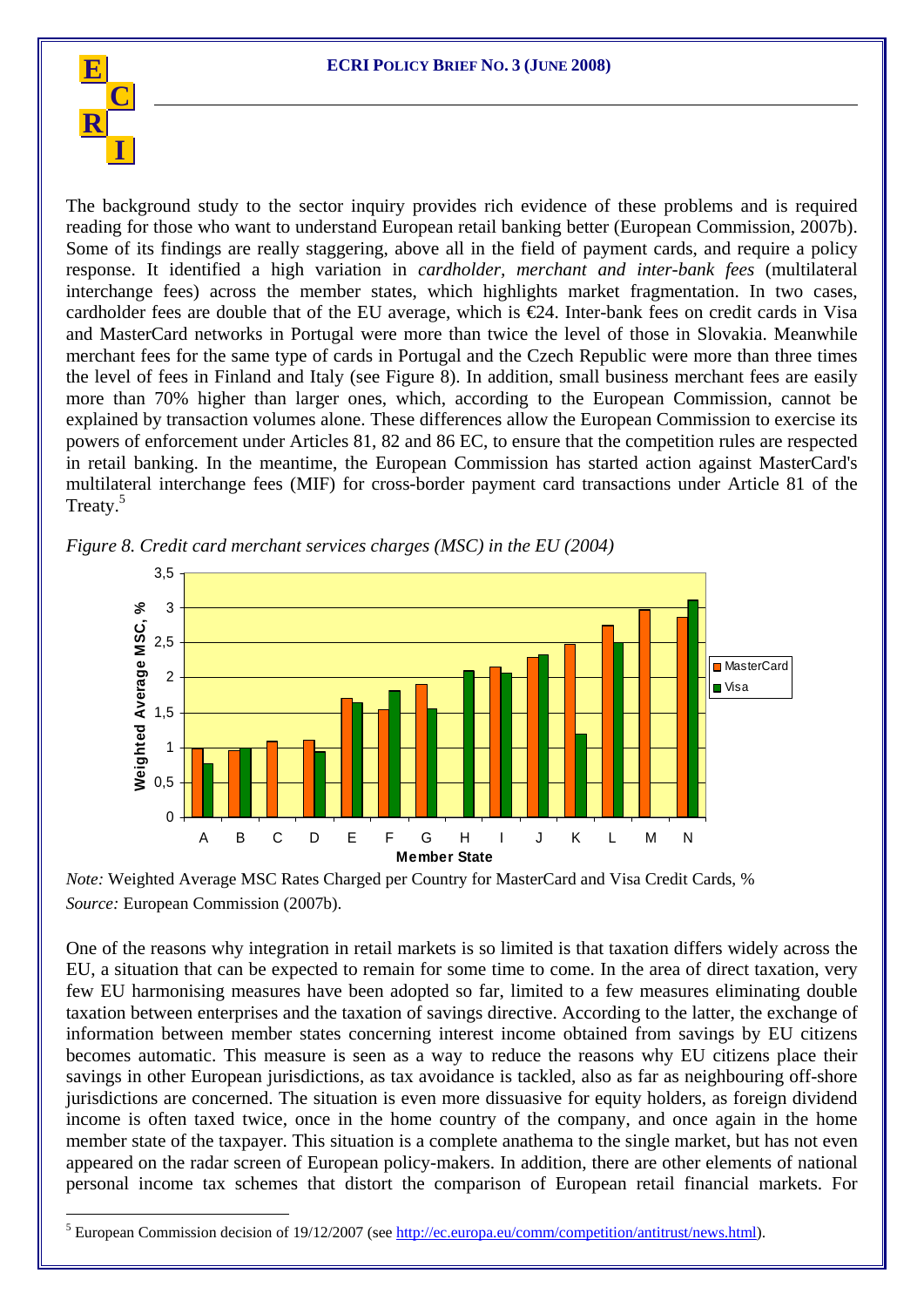

example, the extent to which interest payments on home loans may be deducted from taxable income varies from one member state to another. These deductions often do not apply to mortgage loans provided by foreign banks under the free provision of services.

#### *ISSUES RAISED BY EU ACTION IN THIS DOMAIN*

The huge diversity in retail financial markets and the resulting EU policy measures discussed above raise several important questions, which are outlined below.

1. Is targeted full harmonisation, or maximum harmonisation the way forward?

The increasing reliance on maximum harmonisation to advance market integration is unsound for several reasons. First, as the body of EU single market law is based on the principle of minimum harmonisation, the practical application of legislation to areas where member states cannot impose additional rules is a recipe for problems. It will only work in distinctly defined areas with limited or no overlap with other areas of law-making. In the area of consumer credit, for example, a directive harmonising the conditions for the cross-border provision of consumer credit using the maximum harmonisation approach directly affects EU or national legislation regarding personal data protection or contract law. Second, it excludes regulatory competition and market-driven adjustments. In the area of disclosure regulation, for example, mandating a maximum level of harmonisation in the prospectus directive seems like a contradiction in terms, as an optimal level of disclosure can never be mandated, and room must therefore be built in for market-led improvements. More generally, maximum harmonisation also opens the way towards a single supervisory authority. If standards are the same all over the EU, it is of less use to continue to apply the home-country control principle, which is a cornerstone of the single financial market. Under maximum harmonisation, member states only compete in supervisory performance, not on regulatory standards. It would thus ease the way towards a single authority.

2. Is an optional or  $28<sup>th</sup>$  regime feasible?

Pressure groups have been arguing for some time that a solution to market integration is the adoption of an optional 28th regime, which would be accessible to all market participants, and would allow them to choose to follow either their home country regime or the optional 28<sup>th</sup> regime. Rather than bothering to agree on minimum standards or finding agreement on the elements that would form the basis of targeted full harmonisation, a new European-wide regime that would co-exist alongside the national regimes (thus becoming a 28<sup>th</sup> regime) would in the long run be an easier way to integrate markets. An example of an optional regime in financial regulation is the UCITS directive, which has proven to be very successful, although a more recent example in another field, the European Company Statute, which offers an optional way to incorporate a business, has so far proven unsuccessful (see Arbak, 2008). The problem is that an optional regime needs to be fully adopted and promoted by all the member states, if not, it will not take off. The reference to national law should also be limited, as it reduces the attractiveness of the regime. Specifically in the area of retail financial markets, given the difficulty encountered so far in finding agreement on basic consumer protection measures amongst EU member states, it could prove to be an almost impossible exercise.

3. Does the levelling-up process in harmonisation reduce market contestability, and thus competition?

The tendency towards more detailed harmonisation, as embodied in several more recent pieces of financial market legislation, and most pronounced in the MiFID directive, are proportionally more cumbersome to implement for smaller firms than for large firms, and thus contribute to further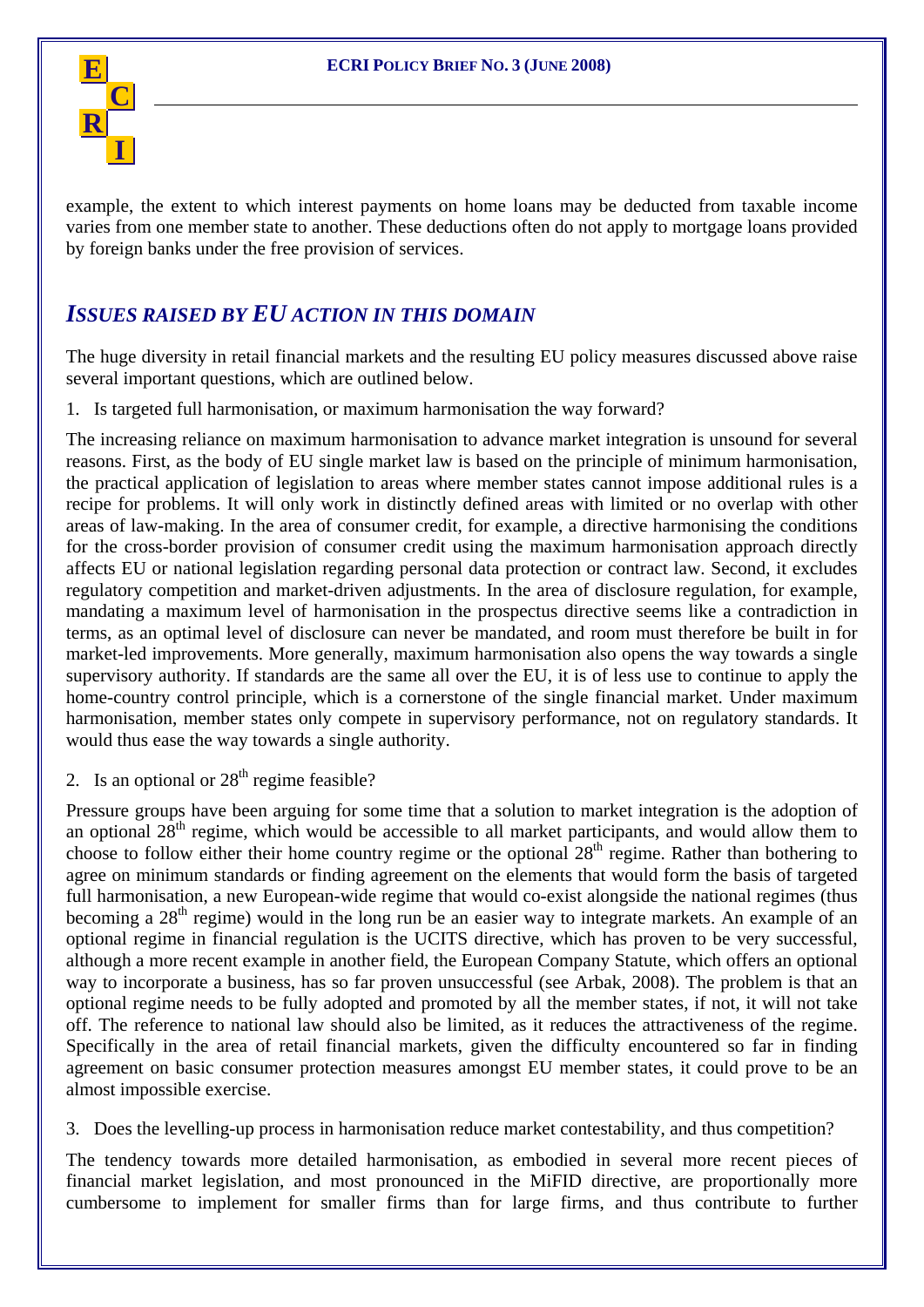

consolidation and increased scale in the sector. <sup>6</sup> This could further reduce competition, above all in retail financial markets, which already face an excessive degree of market concentration at local level.

This reveals an inherent contradiction within the single market programme, at least as far as retail financial markets is concerned. The EU's work stimulated increased consolidation in the private sector, and in the financial sector in particular, but this process has reduced competition in markets that are local in orientation.

4. From a competition policy perspective, there is not much the European Commission can do, apart from acting ex-post on clear and specific violations of antitrust rules.

The high levels of concentration in certain member states are essentially an issue for the member state authorities to act upon, not the EU. If the EU wants a more integrated retail financial market, it would have to use other means than competition policy, such as a deliberate enterprise policy, or instigate class actions by user groups against banks. Policy initiatives in either field is seen to be unlikely.

5. There is a need to harmonise the objectives of supervision and to promote financial education.

A buzzword in the post-FSAP context is supervisory convergence, by which is meant that supervisory instruments and procedures should be more closely aligned in the EU. However, this is putting the cart before the horse, in the sense that the EU should first formally harmonise the objectives of supervision. Although the broad objectives are the same – safeguarding the stability of the financial system and protecting consumers/investors – important differences may exist in other objectives. One of the objectives of the UK Financial Services Authority (FSA) is "the promotion of public understanding of the financial system", which means that it needs to help consumers understand the financial products they buy. To our knowledge, this is not necessarily an objective of other supervisory authorities in the EU. Acceptance of this objective would come to meet a growing need for financial literacy in a world with increasingly complex financial products, and at the same time clarify that the consumer is in first instance liable for her/his financial decisions.

Harmonising the objectives of supervision, and promoting financial education could also clarify the role of the EU in this domain, on which the European Commission has recently launched some initiatives.

6. What is the impact of the 2007-08 financial market turmoil?

The financial market turmoil has highlighted the need to urgently address some important issues on the supervisory side that also affect consumers, most notably the 1994 deposit guarantee schemes directive. In the event of a European-wide bank failure, the realisation by European citizens that deposit guarantee levels differ substantially across the EU would rapidly backfire against the single financial market.

#### *CONCLUSION*

 $\overline{a}$ 

Notwithstanding over 15 years of the single market and almost 10 years of monetary union, retail financial markets in the EU remain diverse, and signs of more integration and increasing convergence are limited. Markets are national at best, and behave according to local patterns.

Not much change can be expected in the coming years in the structure of retail financial markets. The main instrument left at EU level to create a more integrated retail financial market is competition policy, but the problem of high concentration is mainly at a national level, meaning that it is up to national

 $6$  See for more on this subject Casey & Lannoo (2006, p. 4).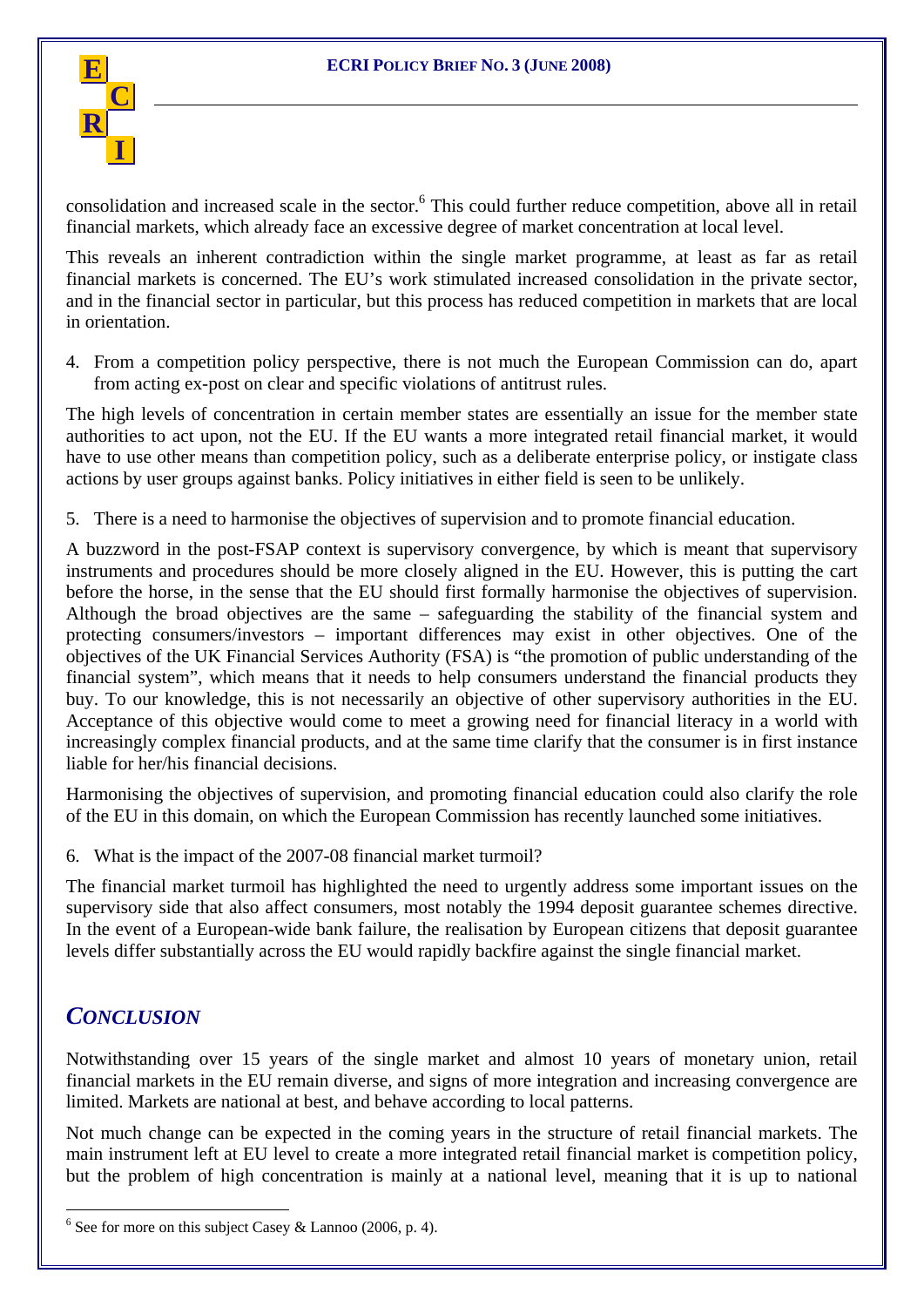

authorities to react, and EU action under antitrust policy is by nature ad-hoc and ex-post. Hence structural change can only be expected to happen slowly over time.

The main issue is to make users aware of the increased possibilities offered by the single market, and of their rights under EU law. In this sense, the EU has missed a golden opportunity to advertise its retail financial market agenda more broadly among European citizens. The 1999 Financial Services Action Plan, which was essentially about wholesale financial markets, was widely advertised and publicised by the EU. This contributed to public awareness of the issues at stake, the support for the programme and its success. The retail agenda has been advertised much less or not at all. EU work on SEPA, UCITS and consumer credit are not known beyond a limited circle of specialists.

The EU should also formally align the objectives of financial supervision and propose to make financial education a task for the authorities in all the member states. This would at the same time raise the awareness amongst consumers of the benefits of the single market.

#### *REFERENCES*

- Arbak, Emrah (2008), *Corporate Taxation and the European Company Statute*, CEPS Task Force Report, January (available at www.ceps.eu).
- Casey, Jean-Pierre and Karel Lannoo (2006), *The MiFID Revolution*, ECMI Policy Brief No. 3, November (available at www.ceps.eu).
- European Central Bank (2007), EU Banking Structures, October (available at http://www.ecb.int/pub/pdf/other/ eubankingstructures2007en.pdf).
- European Commission (2007a), Sector Inquiry under Article 17 of Regulation (EC) No 1/2003 on retail banking (Final Report), January (available at http://eur-lex.europa.eu/LexUriServ/site/en/com/2007/ com2007\_0033en01.pdf).
- European Commission (2007b), Report on the retail banking sector inquiry, Staff Working Document, Background paper to the Sector Inquiry, January (available at http://ec.europa.eu/comm/competition/sectors/ financial services/inquiries/sec 2007 106.pdf).
- European Commission (2007c), Green Paper on Retail Financial Services in the Single Market, April.
- European Credit Research Institute (ECRI) (2007), Statistical Package 2007, European Consumer Credit Statistics 1996-2006 (available at www.ecri.eu).
- Lannoo, Karel and Jean-Pierre Casey (2005), *EU Financial Regulation and Supervision beyond 2005*, CEPS Task Force Report (available at www.ceps.eu).
- Lannoo, Karel and Jean-Pierre Casey (2008), *Pouring Old Wine into New Skins? UCITS and Asset Management in the EU after MiFID,* Report of a CEPS-ECMI Task Force, April (available at www.ceps.eu).
- Kleimeier, Stefanie and Harald Sander (2007), *Integrating Europe's Retail Banking Market*, CEPS Research Report in Banking and Finance, September (available at www.ceps.eu).